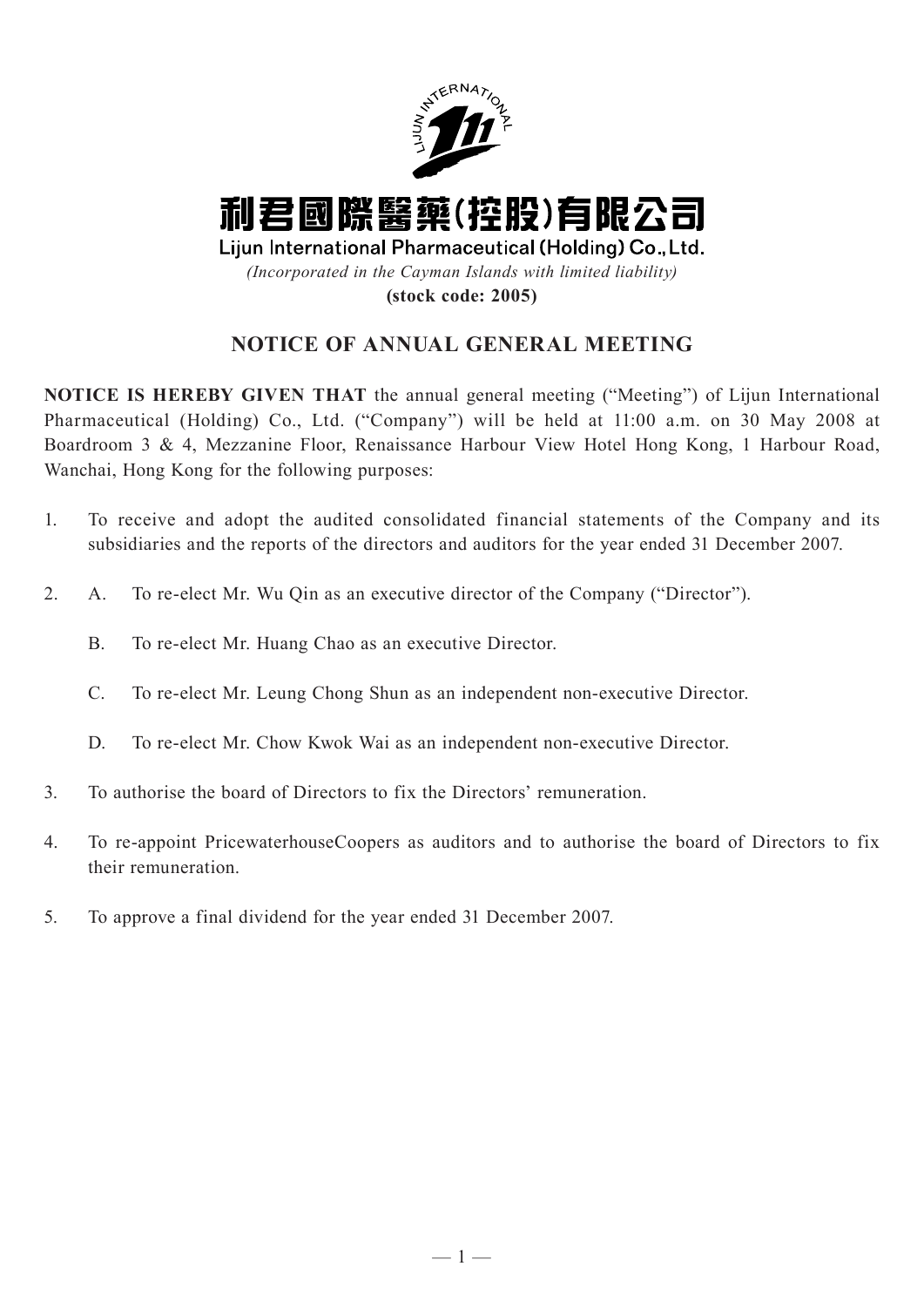6. As special business, to consider and if thought fit, pass with or without amendments the following resolutions as ordinary resolutions of the Company:

### **ORDINARY RESOLUTIONS**

### A. "**THAT**:

- (a) subject to paragraph (c) of this Resolution, and pursuant to the Rules Governing the Listing of Securities on the Stock Exchange of Hong Kong Limited, the exercise by the Directors during the Relevant Period (as hereinafter defined) of all the powers of the Company to allot, issue or otherwise deal with additional shares of the Company ("**Shares**") or securities convertible into Shares, options, warrants or similar rights to subscribe for any Shares, and to make or grant offers, agreements and options which might require the exercise of such powers be and is hereby generally and unconditionally approved;
- (b) the approval given in paragraph (a) of this Resolution shall authorise the Directors during the Relevant Period to make or grant offers, agreements and options which might require the exercise of such powers after the end of the Relevant Period;
- (c) the aggregate nominal amount of the share capital allotted or agreed conditionally or unconditionally to be allotted (whether pursuant to an option or otherwise) by the Directors pursuant to the approval given in paragraph (a) of this Resolution, otherwise than pursuant to:
	- (i) a Rights Issue (as hereinafter defined);
	- (ii) the exercise of rights of subscription or conversion under the terms of any warrants issued by the Company or any securities which are convertible into Shares;
	- (iii) the exercise of the subscription rights under any option scheme or similar arrangement for the time being adopted for the grant or issue to eligible persons of Shares or rights to acquire Shares; or
	- (iv) any scrip dividend or similar arrangement providing for the allotment of Shares in lieu of the whole or part of a dividend on Shares in accordance with the articles of association of the Company,

shall not exceed twenty per cent of the aggregate nominal amount of the issued share capital of the Company as at the date of the passing of this resolution, and the said approval shall be limited accordingly; and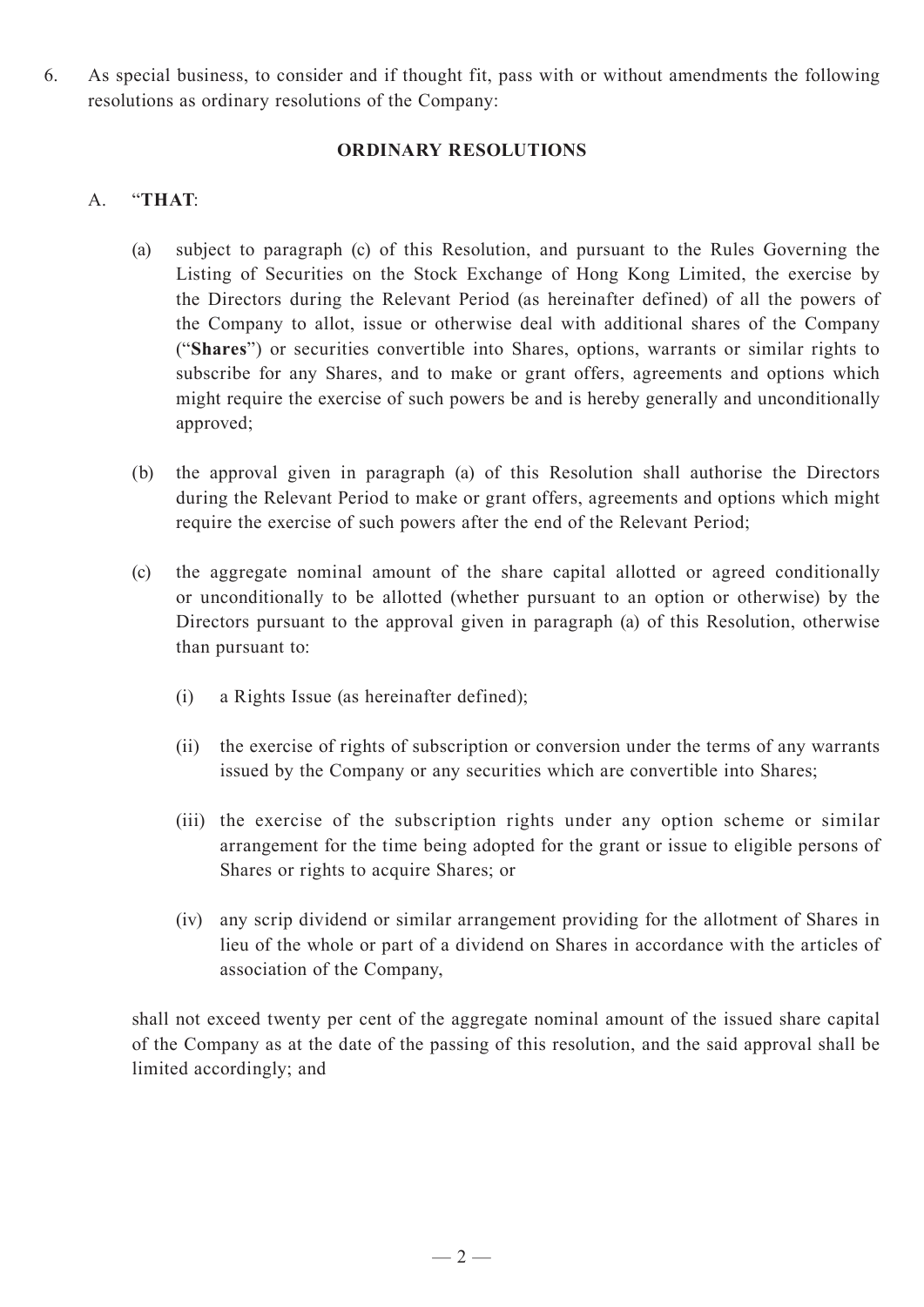(d) for the purpose of this Resolution:

"**Relevant Period**" means the period from the passing of this Resolution until whichever is the earliest of:

- (i) the conclusion of the next annual general meeting of the Company;
- (ii) the expiration of the period within which the next annual general meeting of the Company is required by the articles of association of the Company or any applicable laws to be held; and
- (iii) the date on which the authority set out in this Resolution is revoked or varied by way of ordinary resolution of the shareholders of the Company in general meeting.

"**Rights Issue**" means the allotment, issue or grant of Shares pursuant to an offer of Shares open for a period fixed by the Directors to holders of Shares whose names stand on the register of members of the Company on a fixed record date in proportion to their then holdings of such Shares (subject to such exclusion or other arrangements as the Directors may deem necessary or expedient in relation to fractional entitlements or having regard to any restrictions or obligations under the laws of, or the requirements of any recognized regulatory body or any stock exchange in, any territory applicable to the Company).

## B. "**THAT**:

- (a) subject to paragraph (b) of this Resolution, the exercise by the Directors during the Relevant Period (as hereinafter defined) of all the powers of the Company to repurchase its own Shares on The Stock Exchange of Hong Kong Limited ("**Stock Exchange**") or any other stock exchange on which the Shares of the Company may be listed and recognised for this purpose by the Securities and Futures Commission of Hong Kong and the Stock Exchange under the Hong Kong Code on Share Repurchases, subject to and in accordance with all applicable laws and regulations, be and is hereby generally and unconditionally approved;
- (b) the aggregate nominal amount of Shares which may be repurchased by the Company pursuant to paragraph (a) of this Resolution during the Relevant Period shall not exceed 10 per cent of the issued share capital of the Company at the date of the passing of this Resolution and the approval granted under paragraph (a) of this Resolution should be limited accordingly; and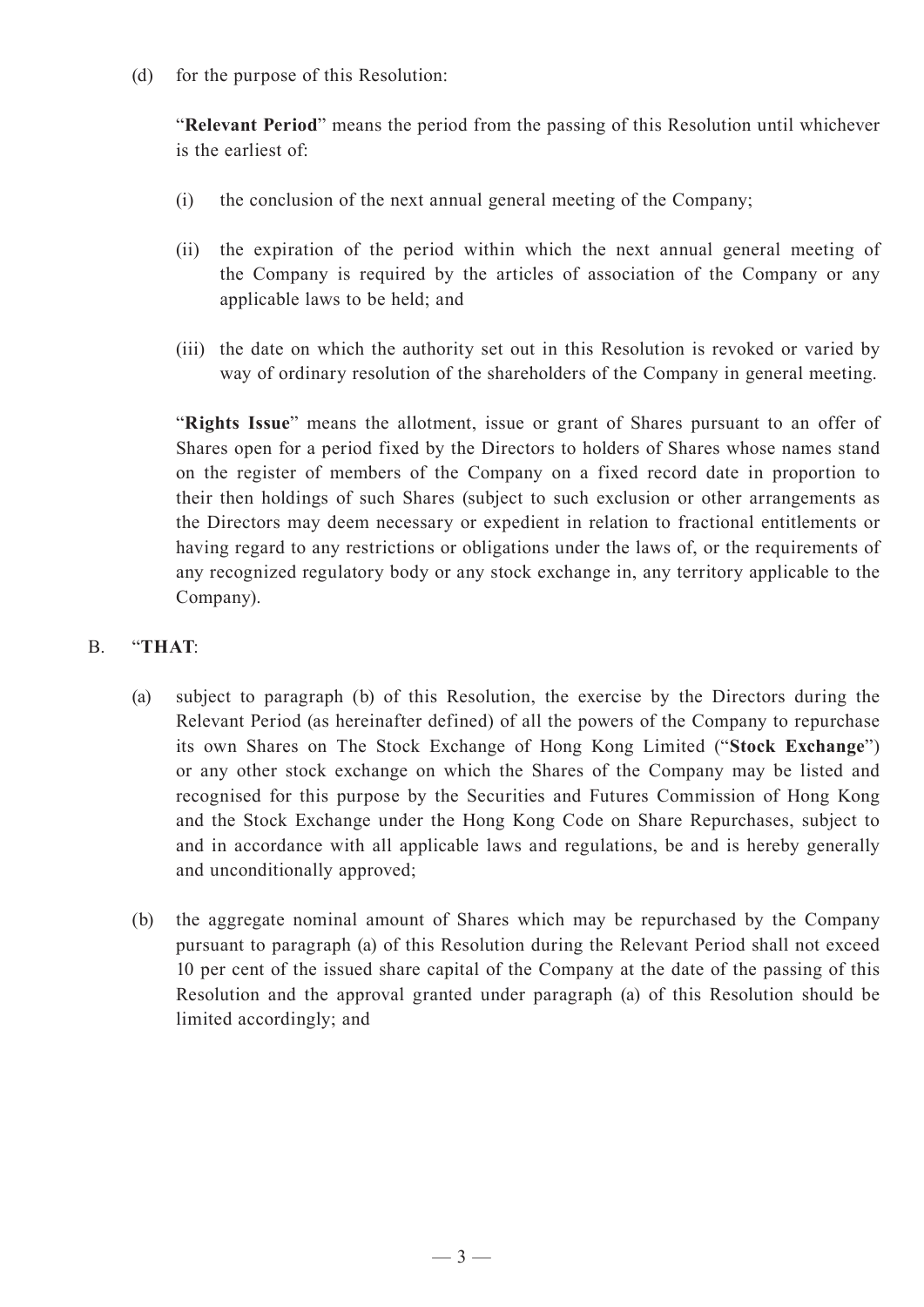- (c) for the purpose of this resolution, "**Relevant Period**" means the period from the passing of this resolution until whichever is the earliest of:
	- (i) the conclusion of the next annual general meeting of the Company;
	- (ii) the expiration of the period within which the next annual general meeting of the Company is required by the articles of association of the Company or any applicable laws to be held; and
	- (iii) the date on which the authority set out in this Resolution is revoked or varied by way of ordinary resolution of the shareholders of the Company in general meeting."
- C. "**THAT**, conditional upon the passing of the Resolutions 6A and 6B in the notice convening the Meeting, the general mandate granted to the Directors to exercise the powers of the Company to allot, issue or otherwise deal with additional Shares of the Company pursuant to Resolution 6A as set out in the notice convening the Meeting be and is hereby extended by the addition thereto an amount representing the aggregate nominal amount of the share capital of the Company repurchased by the Company under the authority granted pursuant to Resolution 6B as set out in the notice convening the Meeting provided that such amount shall not exceed 10 per cent of the aggregate nominal amount of Shares of the Company in issue at the date of the passing of this Resolution."

On behalf of the Board **Lijun International Pharmaceutical (Holding) Co., Ltd. Wu Qin** *Chairman*

#### Hong Kong, 30 April 2008

#### *Notes:*

- 1. Any member entitled to attend and vote at the Meeting is entitled to appoint another person as his proxy to attend and vote instead of him. A member who is the holder of two or more Shares may appoint more than one proxy to attend and vote on his behalf. A proxy need not be a member of the Company.
- 2. To be valid, a form of proxy, together with the power of attorney or other authority (if any) under which it is signed or a certified copy of such power or authority must be delivered to the Company's branch share registrar and transfer office in Hong Kong, Computershare Hong Kong Investor Services Limited, at Rooms 1806 -07, 18th Floor, Hopewell Centre, 183 Queen's Road East, Hong Kong not less than 48 hours before the time appointed for holding the Meeting or any adjournment thereof.